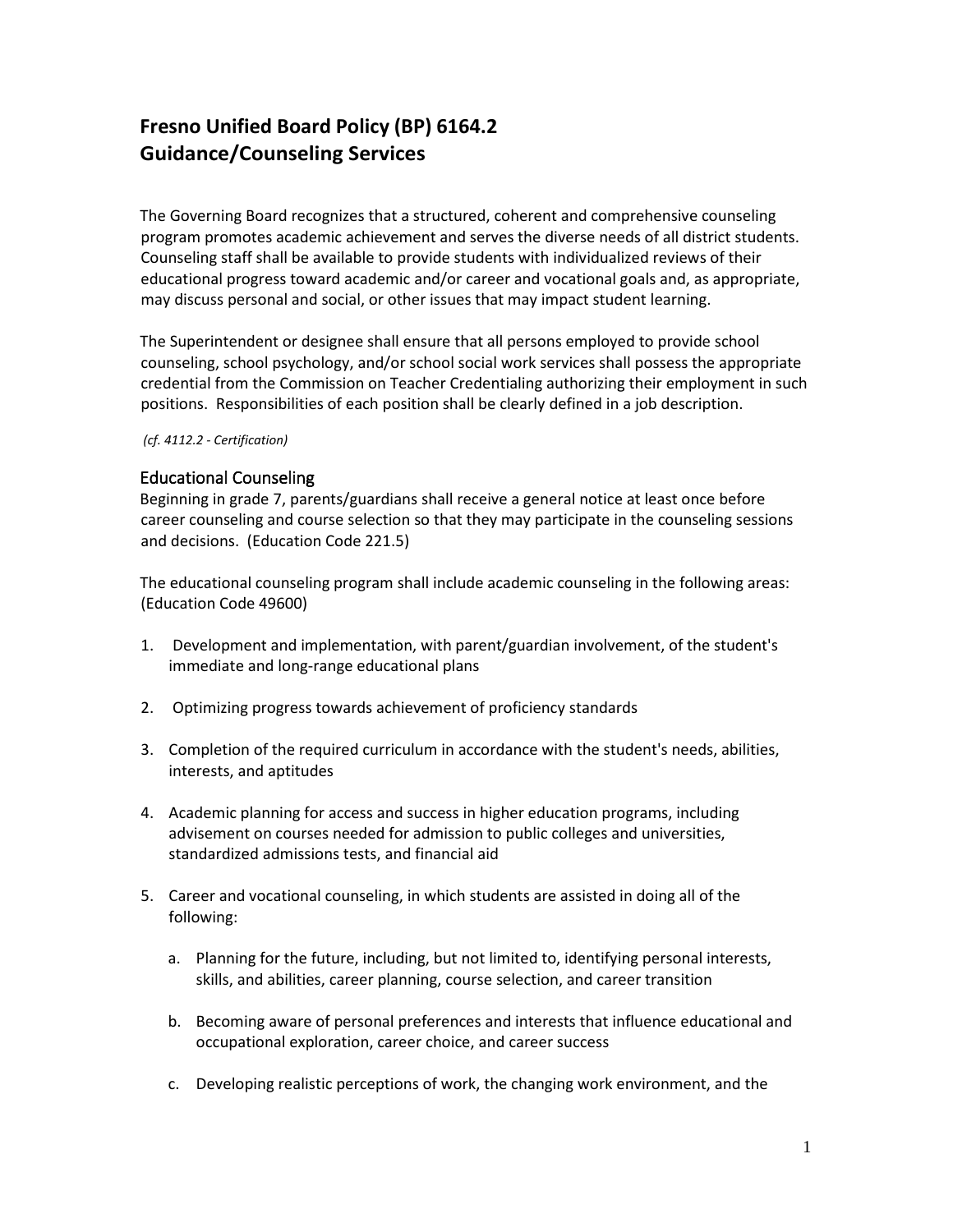effect of work on lifestyle

- d. Understanding the relationship between academic achievement and career success, and the importance of maximizing career options
- *e.* Understanding the value of participating in career technical education and work-based learning activities and programs, including, but not limited to, service learning, regional occupational centers and programs, partnership programs, job shadowing, and mentoring experiences

*(cf. 6178 - Career Technical Education) (cf. 6178.1 - Work-Based Learning) (cf. 6178.2 - Regional Occupational Center/Program)*

- f. Understanding the need to develop essential employable skills and work habits
- g. Understanding the variety of four-year colleges and universities and community college vocational and technical preparation programs, as well as admission criteria and enrollment procedures

The district's educational counseling program also may include, but not be limited to, identification of students who are at risk of not graduating with the rest of their class, development of a list of coursework and experience necessary to assist students to satisfy the curricular requirements for college admission and successfully transition to postsecondary education or employment, and counseling regarding available options for a student to continue their education if they fail to meet graduation requirements.

The Superintendent or designee shall establish and maintain a program of guidance, placement, and follow-up for all high school students subject to compulsory continuation education. (Education Code 48431)

All Counseling staff and materials are prohibited from discriminating against any student based on actual or perceived age, ancestry, color, mental or physical disability, gender, gender identity, gender expression, genetic information, national origin, race, ethnic group identification, immigration status, parental status, pregnancy status, marital status, medical condition, religion, sex or sexual orientation in the counseling or guidance of students or in the use of materials for testing, appraising or counseling students. (Education Code 221.5; 5 CCR 4930, 4931; 34 CFR 106.36)

Guidance counseling regarding school programs and career, vocational, or higher education opportunities shall not be differentiated on the basis of any protected category specified in BP 0410 - Nondiscrimination in District Programs and Activities.

*(cf. 0410 - Nondiscrimination in District Programs and Activities) (cf. 5145.3 - Nondiscrimination/Harassment)*

In addition, counselors shall affirmatively explore with students the possibility of careers, or courses leading to careers, that are nontraditional for that student's sex. (Education Code 221.5)